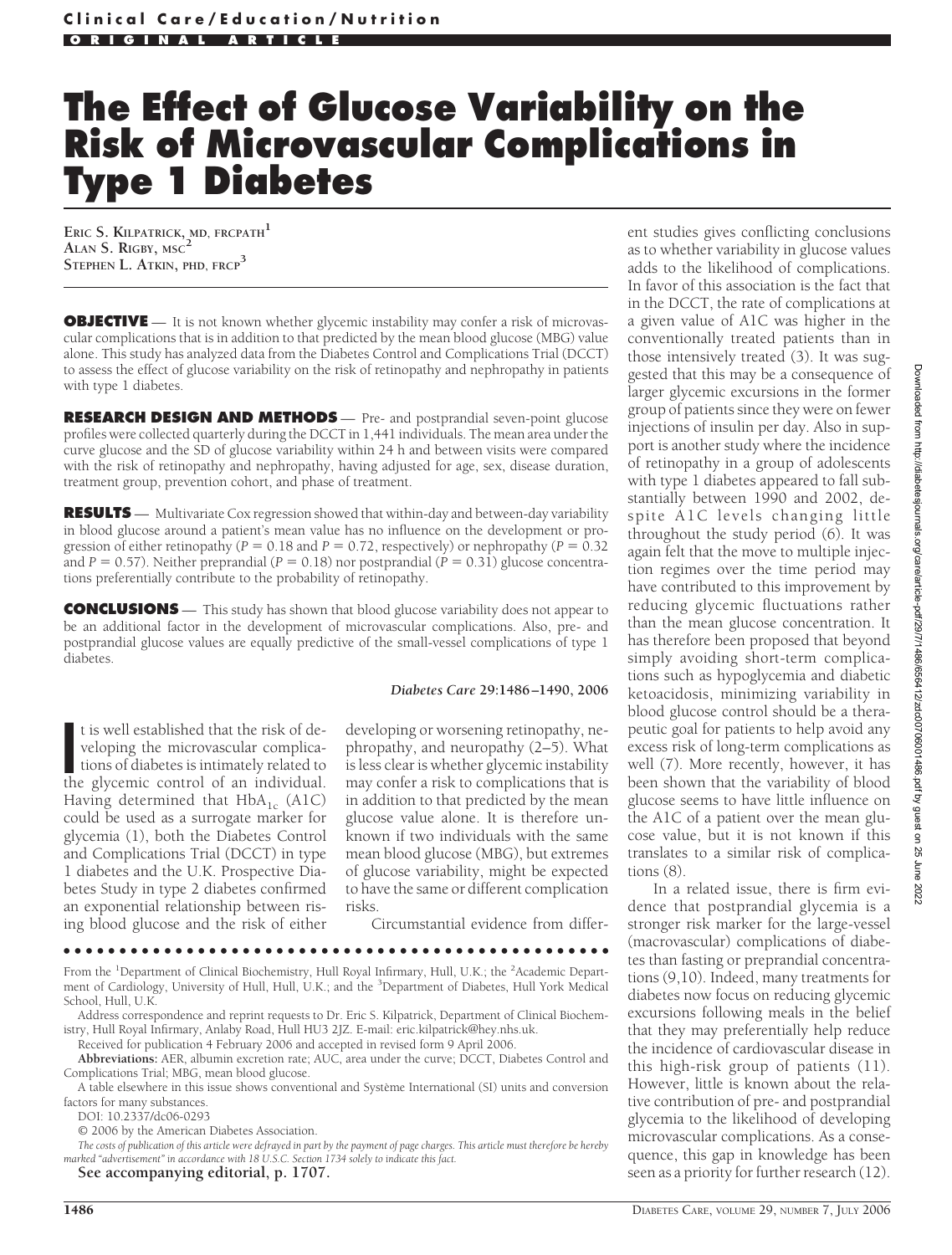*Kilpatrick, Rigby, and Atkin*

**Table 1—***Univariate Cox regression models relating glycemia to microvascular complications*

| Variable          | Nephropathy         | P value | Retinopathy         | P value  |
|-------------------|---------------------|---------|---------------------|----------|
| MBG (AUC)         | $1.04(0.97 - 1.11)$ | 0.26    | $1.16(1.08-1.25)$   | < 0.0001 |
| SD MBG (AUC)      | $0.97(0.83 - 1.13)$ | 0.70    | $0.99(0.83 - 1.18)$ | 0.92     |
| SD (within day)   | $1.01(0.99 - 1.03)$ | 0.20    | $1.03(1.01 - 1.05)$ | 0.02     |
| Preprandial mean  | $1.07(0.99 - 1.45)$ | 0.09    | $1.19(1.10-1.29)$   | < 0.0001 |
| Postprandial mean | $1.05(0.98 - 1.12)$ | 0.19    | $1.17(1.09 - 1.26)$ | < 0.0001 |

Data are HR (95% CI). MBG (AUC), AUC of seven-point blood glucose profile (mmol/l); SD MBG (AUC), SD of between-visit AUC; SD (within-day), SD of glucose profile.

#### The publicly available DCCT database has provided a means for investigating these questions more closely, since the 1,441 participants with type 1 diabetes had 1-day glucose profiles (including pre- and postprandial measurements) performed quarterly by a laboratory and had assessments closely detailing any development or progression of small-vessel complications. This current study has therefore analyzed the DCCT data to determine the relative contribution of preand postprandial glycemia to the development of microvascular complications and also to establish whether the degree of instability of glucose control has any additional influence on this risk.

## **RESEARCH DESIGN AND METHODS**

## The datasets

We used the publicly accessible datasets collected by the DCCT, which were stored in SAS format (available at www. gcrc.umn.edu). The DCCT was a 9-year follow-up study of 1,441 participants with type 1 diabetes comparing the effect of intensive versus conventional blood glucose management on the development of microvascular complications of diabetes. At randomization, patients were stratified into one of two cohorts. The primary prevention cohort ( $n = 726$ ) had no evidence of retinopathy by fundus photography and a urinary albumin excretion rate  $(AER)$  <40 mg/24 h (28  $\mu$ g/min). The secondary prevention cohort  $(n = 715)$ had only minimal retinopathy and a AER  $<$ 200 mg/24 h (140  $\mu$ g/min). The study participants were randomized into intensive  $(n = 711)$  and conventional  $(n = 711)$ 730) treatment groups.

## Definition of events

Severity of retinopathy was determined by the 25-point Early Diabetic Retinopathy Treatment Study interim score (2). The development and progression of sus-

tained retinopathy was defined as a change from baseline of three or more units on the Early Diabetic Retinopathy Treatment Study score on any two successive annual evaluations. During the 9 years of follow-up, 242 people developed sustained retinopathy, 67 of whom were in the intensive treatment group. Nephropathy was defined as an increase in AER  $\geq$ 40 mg/24 h (28 µg/min) on any annual evaluation providing that the baseline AER was <40 mg/dl (28 µg/min) (13). The mean age was 27 years (range 13–39). Just over half (*n* = 761, 52.8%) were men. Average BMI was 23.4 kg/m<sup>2</sup>;  $<$ 2% had a BMI $>$ 30 kg/m<sup>2</sup>. Nearly all participants were Caucasian. The median disease duration was 4 years. Approximately one-fifth declared themselves as current smokers.

To have as complete a dataset on each patient as possible, we based our analyses on the data up to 5 years since the majority of those lost to follow-up defaulted after this time. At 5 years, 94 participants had retinopathy, 126 had nephropathy, and 189 had either retinopathy or nephropathy.

## Glycemic variables and statistical methods

A blood glucose profile was taken at 3-monthly intervals. Blood glucose was assessed at seven points throughout the day, namely, prebreakfast (we assumed a time of 0700), postbreakfast (0830), prelunch (1200), postlunch (0130), presupper (1800), postsupper (1930), and bedtime (2200) on 24,652 occasions. An additional data point was collected at 0300, but since this was only measured in -1% of subjects, it is not considered further. Mean blood glucose was calculated by the area under the curve (AUC) using the trapezoidal rule in accordance with Rohlfing et al. (14). Instability of blood glucose (within-day SD) was calculated as the SD of daily blood glucose around the mean from each quarterly visit (15). Variability in MBG over time was estimated as the SD of the MBG (AUC) measurements measured at each quarter. Mean preprandial glucose was taken as the average of prebreakfast, prelunch, and presupper and mean postprandial glucose as the average of postbreakfast, postlunch, and postsupper.

The relationship between each risk factor and the development of diabetes complications was assessed by Cox regression from which hazard ratios (HRs) and 95% CIs were calculated. The Cox regression model is semiparametric in the sense that no assumption concerning event-free survival times is necessary. The Cox regression model is based on the assumption that the effect of a risk factor, expressed as an HR, is constant over time. The assumption of proportionality of the Cox model covariates was tested by plotting Schoenfeld residuals (16,17). We also fitted a separate Cox model for MBG (AUC) assuming that MBG was a segmented time-dependent covariate within the Cox model structure. This model takes into account the different measurements for MBG over time. MBG was measured at quarterly intervals throughout the study period. In the segmented timedependent model, if MBG was measured at more than baseline but less than the first quarter, the baseline value is used. If MBG was measured at more than the first quarter but less than the second, the value at first quarter is used and so on. Hence, the mean is continuously updated. All Cox regression models were adjusted for the following baseline covariates: age (years), sex, disease duration (years), randomization treatment (conventional versus intensive), prevention cohort (primary versus secondary), and study phase (first or second). The GLIM4 and SPSS statistical computer packages were used to analyze the data. An arbitrary level of 5% statistical significance (two tailed) was assumed.

**RESULTS** — A residual plot for mean MBG (AUC) versus survival time showed the residuals centered around zero, indicating no departure from proportionality of hazards. Univariate Cox regression models are presented in Table 1. Using the MBG profile, larger HRs were seen with retinopathy (1.16) as an outcome measure when compared with nephropathy (1.04). For the time-dependent model, the HRs were similar for both complications (retinopathy 1.12, nephropathy 1.07). Given similar estimates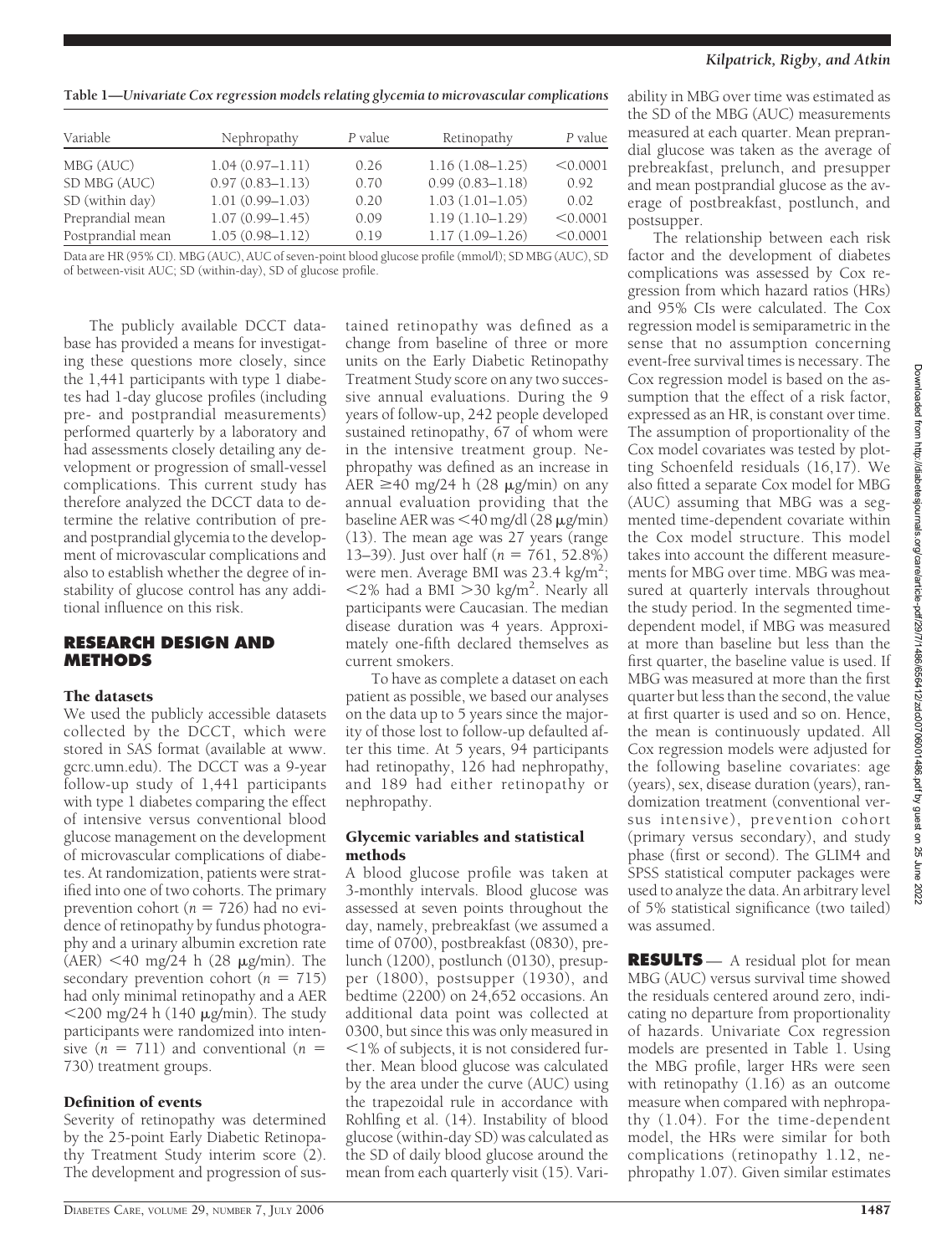**Table 2—***Multivariate Cox regression models relating glycemia to microvascular complications*

| Variable        | Nephropathy         | P value | Retinopathy         | P value  |
|-----------------|---------------------|---------|---------------------|----------|
| Model 1         |                     |         |                     |          |
| MBG (AUC)       | $1.03(0.96 - 1.11)$ | 0.42    | $1.15(1.06 - 1.25)$ | < 0.0001 |
| SD MBG (AUC)    | $0.96(0.82 - 1.11)$ | 0.57    | $0.97(0.81 - 1.16)$ | 0.72     |
| SD (within day) | $1.01(0.99 - 1.03)$ | 0.32    | $1.02(0.99 - 1.04)$ | 0.18     |
| Model 2         |                     |         |                     |          |
| Preprandial     | $1.08(0.94 - 1.24)$ | 0.28    | $1.11(0.95 - 1.30)$ | 0.18     |
| Postprandial    | $0.99(0.89 - 1.12)$ | 0.83    | $1.08(0.94 - 1.24)$ | 0.31     |

Data are HR (95% CI). Both models adjusted for baseline covariates. MBG (AUC), AUC of seven-point blood glucose profile (mmol/l); SD MBG (AUC), SD of between-visit AUC; SD (within-day), SD of glucose profile.

of effect size and residual plots showing no departure from proportionality, the rest of our Cox models did not assume a time-dependent relationship. Two multivariable Cox models are presented in Table 2. Complication risk was not significantly related to variability in blood glucose after adjusting for MBG (AUC) (model 1, Table 2). Figure 1 shows the relative contribution of rises in both MBG and within-day glucose variability to retinopathy risk as derived from the multivariate model. Considering both pre- and postprandial MBG together in the same Cox regression model, neither was significantly associated with complication outcome (model 2, Table 2).

There was a nonsignificant  $(P = 0.09)$ trend to less within-day variability among patients using an insulin pump 99–100% of the time (average within-day SD 2.75 mmol/l) compared with intermittent users (3.00 mmol/l) and those only taking multiple injections (3.11 mmol/l).

**CONCLUSIONS** — This study has shown that the variability in blood glucose around a patient's mean value has no influence on the development or progression of either retinopathy or nephropathy in type 1 diabetes. Thus, on average, one patient with wildly fluctuant glucose concentrations is likely to have the same risk of these complications as one whose glycemia varies little throughout the day, so long as their mean (AUC) glucose values remain similar. We have also found that neither pre- nor postprandial glucose concentrations preferentially contribute to the risk of microvascular disease.

There are few studies other than the DCCT that have been able to directly relate glycemia to microvascular complication risk. Although the U.K. Prospective Diabetes Study showed similar findings in a group with type 2 diabetes (4), only fast-

ing glucose measurements were recorded and not the detailed profiles found here. However, by comparing patients on insulin with those on oral agents, the U.K. Prospective Diabetes Study probably unwittingly gave an insight into the effect of glucose variability on complication risk. As neither of these groups appeared at a risk any different to that expected for their A1C, the relative glycemic instability of patients on insulin did not seem to confer a higher probability of microvascular disease. Our findings are also consistent with a recent study using DCCT data that found that glycemic instability had little influence on the A1C value of a patient  $(8)$ 

Notwithstanding, it has certainly been proposed that the reason conventionally treated patients in the DCCT were at apparently higher chance of developing retinopathy at any given A1C value than those treated intensively is because of their relatively greater glycemic instability (3). A similar explanation has been given for the reduction in complications seen in adolescents with type 1 diabetes between 1990 and 2002 (6). By showing in the current study that glucose variability does not influence the relationship between AUC glucose and retinopathy, it would suggest that there must be other reasons for these findings, which may or may not be related to the glycemia of the patients involved. With particular regard to the DCCT, our data analysis has also shown that the lack of influence of glycemic stability is independent of whether the patient was in the conventional or intensive treatment group.

Postprandial glucose measurements are only one component of the variability in blood glucose within an individual but have received considerable attention as a predictor of cardiovascular disease, especially in subjects not already known to

have diabetes (18–23). The role of postprandial glucose in the development of microvascular complications is less well established and has seldom extended beyond assuming reductions in risk on the basis of changes in A1C (24–26). Recently, a cross-sectional study of subjects with type 2 diabetes, but not insulin treated, has suggested that postprandial glucose may be a better predictor of retinopathy (though not nephropathy or neuropathy) in this group of patients (27,28). In contrast, our data analysis has found that while both pre- and postprandial glucose measurements are individually predictive of retinopathy in a univariate analysis, there is no evidence that either measurement is superior to the other in establishing risk in the DCCT group of patients.

The fact that MBG was predictive of retinopathy in both univariate and multivariate analysis, while it was a relatively poor predictor of microalbuminuria progression, is likely to be partly a consequence of the degree of random within-patient variability in this latter measurement (29). It is also possible that MBG is actually a poorer predictor of this complication than A1C measurement.

The weight that can be placed on the findings of this study directly relate to the strengths inherent in the DCCT database due to its size and the rigor of its protocol. This is reflected in the large  $(n = 24,652)$ number of seven-point glucose profiles collected. These were performed every 3 months during the study, were from samples collected throughout most of the day (including both pre- and postprandially), and were then analyzed by a laboratory. Crucially, the study was also benefited by being performed before other potential confounding factors such as antihypertensives and lipid-lowering agents came in to common use.

These findings are of direct relevance to the clinical management of patients with type 1 diabetes. Patients with the greatest variability in blood glucose are often those most likely to face quality-oflife issues related to hypo- and hyperglycemia (30). It is therefore natural to consider that they could be at especially high risk of the microvascular complications of diabetes as well. However, this study would indicate that these individuals, and their caring physicians, can be reassured that they are at no greater risk of retinopathy than their glucose AUC suggests.

This study also gives guidance to pa-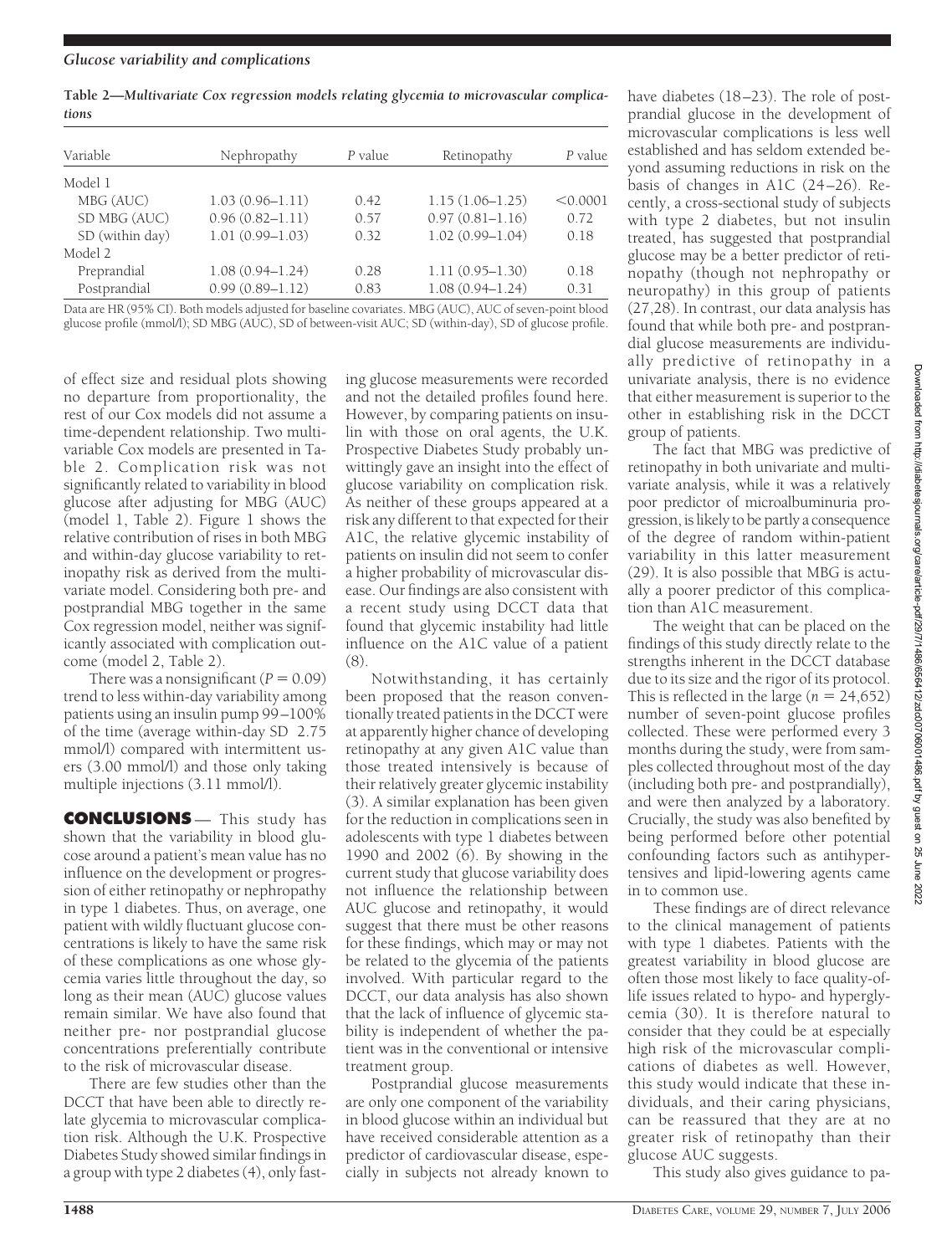

**Figure 1—***Relative risk of retinopathy as a function of increasing MBG (* $P < 0.0001$ *) (A) and increasing variability (SD) (*B*) of the within-day blood glucose profile (NS).*

tients who self-monitor their blood glucose. Current recommendations do not stipulate a need to measure postprandial blood glucose in preference to basal values (31), and the data presented here suggest that there is no specific need for this to change in order to reduce the likelihood of small-vessel complications. As treatments move toward the increasing use of analog insulins with both long- and short-term modes of action (30), these data also infer that no preference in targeting either pre- or postprandial glucose is required if the aim is purely to reduce microvascular risk.

In summary, this study has shown that pre- and postprandial glucose values are equally predictive of the microvascular complications of type 1 diabetes and that blood glucose variability does not appear to be an additional factor in their development.

#### **References**

- 1. The DCCT Research Group: Diabetes Control and Complications Trial (DCCT): results of feasibility study. *Diabetes Care* 10:1–19, 1987
- 2. The Diabetes Control and Complications Trial Research Group: The effect of intensive treatment of diabetes on the development and progression of long-term complications in insulin-dependent diabetes mellitus.*N Engl J Med* 329:977–986, 1993
- 3. The relationship of glycemic exposure  $(HbA<sub>1c</sub>)$  to the risk of development and progression of retinopathy in the Diabetes Control and Complications Trial. *Diabetes* 44:968–983, 1995
- 4. UK Prospective Diabetes Study (UKPDS) Group: Intensive blood-glucose control with sulphonylureas or insulin compared with conventional treatment and risk of complications in patients with type 2 diabetes (UKPDS 33). *Lancet* 352:837–853, 1998
- 5. Stratton IM, Adler AI, Neil HA, Matthews DR, Manley SE, Cull CA, Hadden D, Turner RC, Holman RR: Association of glycaemia with macrovascular and microvascular complications of type 2 diabetes (UKPDS 35): prospective observational study. *BMJ* 321:405–412, 2000
- 6. Mohsin F, Craig ME, Cusumano J, Chan AKF, Hing S, Lee JW, Silink M, Howard NJ, Donaghue KC: Discordant trends in microvascular complications in adolescents with type 1 diabetes from 1990 to 2002.*Diabetes Care* 28:1974–1980, 2005
- 7. Hirsch IB, Brownlee M: Should minimal blood glucose variability become the gold standard of glycemic control? *J Diabetes Complications* 19:178–181, 2005
- 8. McCarter RJ, Hempe JM, Chalew SA: Mean blood glucose and biological variation have greater influence on  $HbA_{1c}$  levels than glucose instability: an analysis of data from the Diabetes Control and Complications Trial. *Diabetes Care* 29:352– 355, 2006
- 9. Home P: Contributions of basal and postprandial hyperglycaemia to micro- and macrovascular complications in people with type 2 diabetes. *Curr Med Res Opin* 21:989–998, 2005
- 10. Ceriello A: Postprandial hyperglycemia and diabetes complications: is it time to treat? *Diabetes* 54:1–7, 2005
- 11. Esposito K, Giugliano D, Nappo F, Marfella R: Regression of carotid atherosclerosis by control of postprandial hyperglycemia in type 2 diabetes mellitus. *Circulation* 110:214–219, 2004
- 12. American Diabetes Association: Postprandial blood glucose. *Diabetes Care* 24:775– 778, 2001